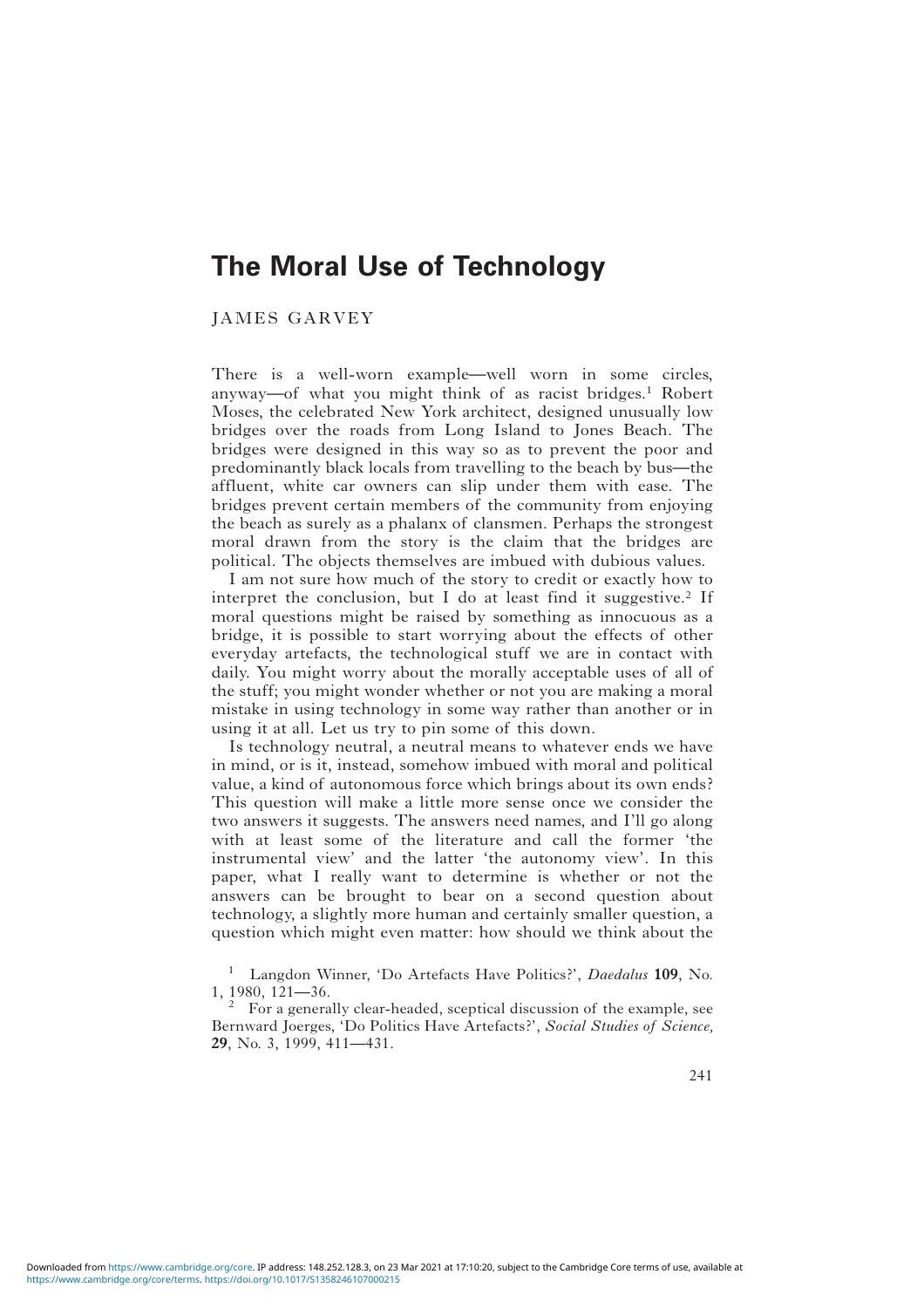moral dimension of mundane technology, in particular, what is the right way to use mundane technology? In a time-honoured philosophical tradition, I will tell you about both views, try to show that neither one is much help, and then point to the beginnings of an alternative.

You might think, at the outset, that you are owed a definition of technology, in particular, a definition of mundane technology. You are not going to get one from me, at least not a formal one. Definitions tend to settle debates without breaking sweat, and it might be best to avoid settling on one for as long as we can. I'll give an example of this sort of thing which will also convey, in a backhanded way, the kinds of definitions of technology operative in at least some thinking in this neighbourhood.

Kline identifies four general uses of the term 'technology'.3 The most common use, he says, equates technology to hardware, manufactured artefacts, shoes and ships and ceiling wax, but not cabbages or kings. The second use of 'technology' is manufacturing hardware, the equipment used to manufacture objects—this might include people, the human cogs in the wheels of production. The third sense identified equates technology with techniques, knowhow or methods used in the production of objects. The fourth conception of technology, the one favoured by Kline, takes it that technology is understood as sociotechnical systems of manufacture and use: a system combining both the production of hardware and the people who use it, as well as other elements required to put the hardware to use.

The point of at least the first three definitions can seem more or less obvious. The word does get used to pick out stuff or the manufacture of stuff or the know-how required to manufacture stuff, but you can wonder about the fourth definition. The point of the fourth sense of the word 'technology', for Kline, seems to be that an adequate definition has to include more than just the immediately obvious material stuff, because the tasks performed with the use of technology require more than the material stuff. What's required to drive a car is not just the car, but the driver and her knowing how to drive, car manufacturing plants, roads, gas stations, laws, rules of the road and, in general, the many social and technological structures underpinning the manufacture and use of cars. Without all this, a car could not be driven: so all of this is car technology. You can be rightly suspicious of Kline's thinking here,

<sup>3</sup> Stephen J. Kline, 'What is Technology?', *Bulletin of Science, Technology & Society*, 1985, 215–18.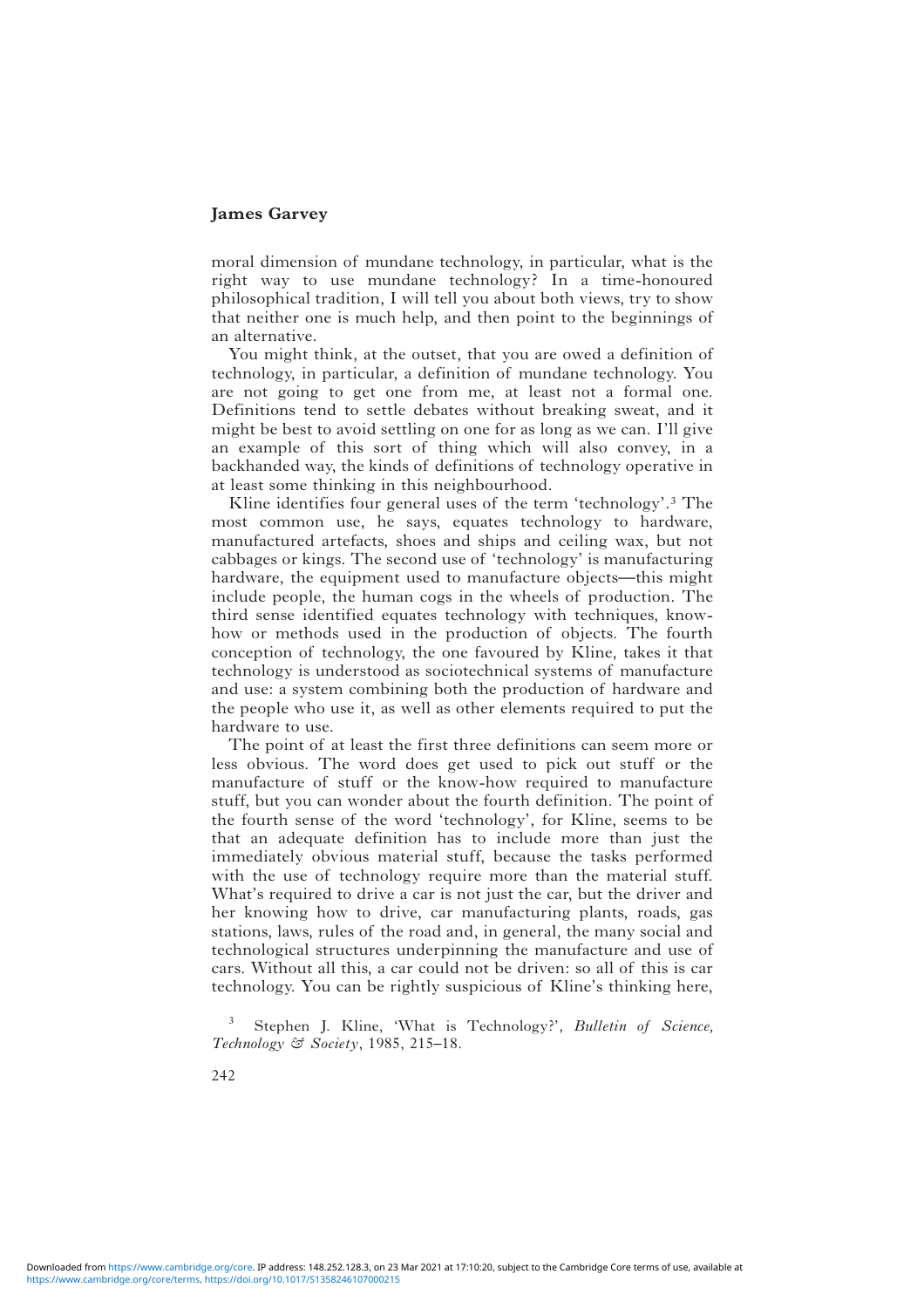but for now just notice the implications of the definitions for our general question about technology.

Without getting too far ahead of ourselves, you can probably already see that plumping for something along the lines of his first, second or third definitions—technology as tools, the manufacture of tools, and the knowledge required to manufacture tools—will land you with the view that technology is a neutral instrument or set of instruments. Opting for something closer to definition four, technology as a sociotechnical system, will make technology seem like something more than a neutral means, something closer to a burgeoning, autonomous force. You can also probably already see the sense in which thinking about technology as a neutral means can actually lead to the view that technology has to be something more than just a neutral means. Kline has done some thinking about the tasks that we perform by using technology (instrumentalism) and come to the conclusion that we cannot understand those tasks without understanding the sociotechnical systems which underpin them (something near autonomy). I'll try to make both points more clear in the following sections.

If you allow that I am understandably reticent about settling on a definition of technology, you might still insist on some explanation of the word 'mundane'. There is a distinction, an admittedly barely rough and ready one, between mundane and exciting technology. Moral and political philosophers of a practical bent are everywhere exercised by questions concerning exciting technology: nuclear weapons, unravelling the human genome, GM crops, cloning, stem cells, senescence technology, nanotechnology, thinking machines, virtual reality, and on and on. The stakes are thought to be high, and probably they are. If we make a moral mistake about nuclear weapons, it's the end of the world.

Exciting questions about exciting technology are, of course, pressing and worth our attention, but I want to avoid thinking about them. I want to avoid such questions mostly because they scare me but also because certain aspects of exciting technology can be a little distracting, can nudge us away from the point of our original question about the moral dimension of technology generally. It also nearly goes without saying that a consideration of exciting technology would drag us away from our second question, which concerns just mundane technology and the moral implications of its use. Other and better minds are covering the exciting territory well enough. Anyway, if we make a mistake in our thinking about mundane technology, it's not the end of the world.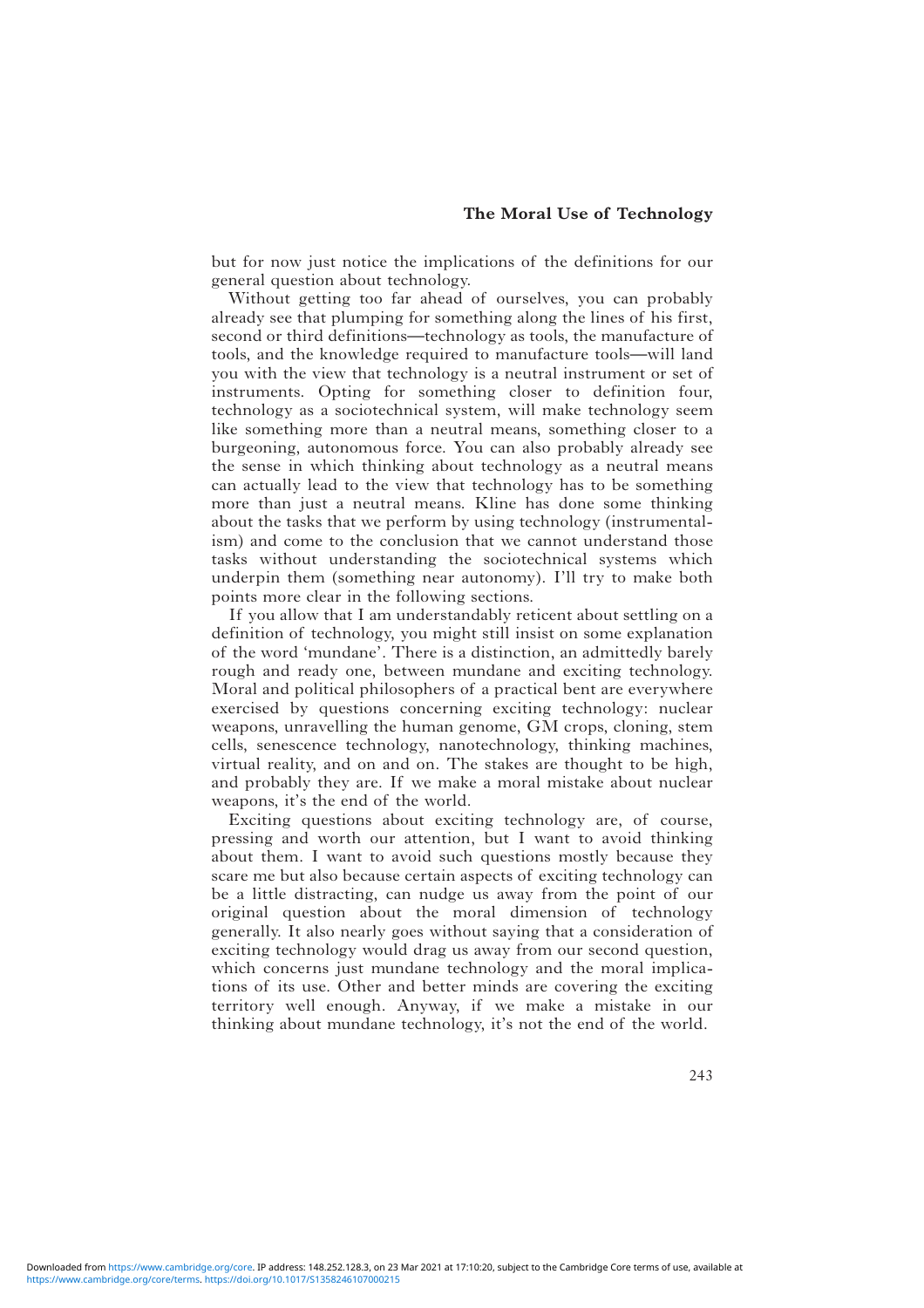If formal definitions are not on the cards, we can make do with ostensive ones. Mundane technology includes electronic gadgetry like mobile phones, computers, cameras, camcorders, DVD players, as well as heftier items like cars, boats, buildings and bridges, and other similar things. These things are all tools, but if you want to think of them as something more, if you want to join Kline and think of them as objects embedded in sociotechnical systems or even as sociotechnical systems, you are welcome to do so. It is hard to find the objects themselves very interesting, primarily because they are pervasive, more or less everywhere. Their being everywhere, though, should make them a little interesting. Mundane technology has more effects on us than might be imagined—just because we are surrounded by it and interact with it from moment to moment—and some of those effects might be moral or political in flavour. The little drips and drabs can add up. You can wonder about all those little effects, and you can look to the instrumental view or the autonomy view of technology for help in thinking about them, which is what we'll now do.

#### **1. The Instrumental View**

The thesis of instrumentalism is expressed in contemporary thinking mostly by opponents. Those who consider it tend to mention it briefly, perhaps pointing out that it is 'the common sense' or 'default' position before quickly moving on to something else. Feenberg, who certainly has moved on to something else, says that instrumentalism 'offers the most widely accepted view of technology. It is based on the common sense idea that technologies are "tools" standing ready to serve the purposes of their users. Technology is deemed "neutral", without valuative content of its own'.4 Arguments for the view are a little thin on the ground. The instrumental view is supposed to be the older view. Many point to Bacon in an attempt to identify its beginnings.

What you find in Bacon, however, is nothing like an argument for the view that technology is neutral, but something closer to a vision or a hope. Nature, for Bacon, consists in a chain of hidden causes. Human beings cannot break the chain, but coming to understand the chain is, in itself, a kind of power over the natural world. Nature, Bacon sloganizes, is only overcome through obedience.

<sup>4</sup> Andrew Feenberg, *Critical Theory of Technology* (New York: Oxford University Press, 1991), 5.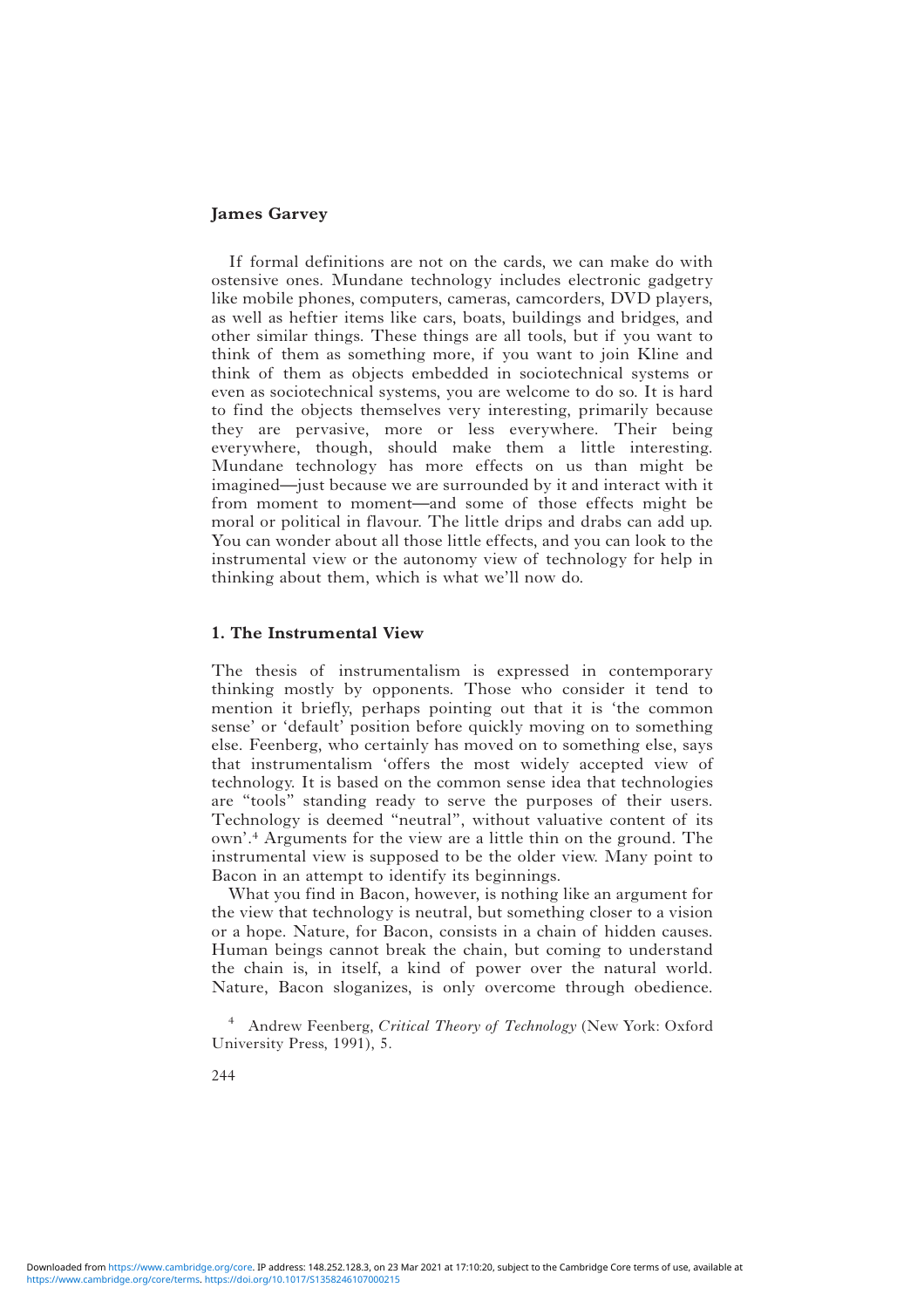There is, in all of this, certainly more than just a whiff of the view that technological innovation is merely a means to our ends, perhaps because the emphasis is clearly on the ends. The hope, in harnessing nature, is 'an improvement of the estate of man ...an enlargement of his power ...so as to provide man with his bread, that is, with the necessities of human life.'5 Bacon is after more than just bread. His claim is that technology is our way of making things better for ourselves, getting what we need not just to live scrabbling around like animals would accomplish that—but to improve the human condition. Bacon thinks that technological and scientific innovation delivers not just bread but a host of technological delights. A consideration of what he calls 'the true state of Salomon's house' will tell you as much.6

The technological utopia he envisages includes caves where artificial metals are produced, alongside wondrous 'coagulations' which prolong human life and cure disease. There are great houses where whole weather systems are replicated—complete with snow, hail, rain, lightning, and, rather oddly, where the generation of frogs and flies is undertaken. Mechanical devices churn out paper, silk, 'dainty works of feathers of wonderful lustre'. Furnaces hum along, imitating the sun's heat. Engines produce astonishing motions. Terrifying weapons are stockpiled. 'These are (my son) the riches of Salomon's House.' Not bad, you might think, but there follows a slightly disturbing discussion of various emissaries of the state, who disguise themselves, sail off to other lands, and steal the books, artefacts and experimental methods of other nations. Salomon's house has excellent riches in it, but still more excellent riches are required, and a little burglary is a small price to pay for them.

Is it going too far to suggest that something along the lines of Bacon's near delirious fascination with the fruits of technology and scientific enquiry is a foundation for the instrumentalist view? Bacon's emphasis, it seems clear, is on what the study of nature can do for us, and he certainly has high hopes. His eyes are fixed almost entirely on the intended ends. Technology is nothing more than instruments, devices, maybe knowledge used to achieve something nearly miraculous, but it's the something nearly miraculous that gets attention. It might be right to say that this is the default view.

<sup>5</sup> Francis Bacon, (Peter Urbach and John Gibson, Ed., trans.) *Novum*

*Organum* (Chicago and La Salle: Open Court Publishing, 1994), 293. <sup>6</sup> Francis Bacon, (Jerry Weinberge, Ed.) *New Atlantis* and *The Great Instaturation*. (Wheeling, IL: Harland Davidson, Inc, 1989), 71–83.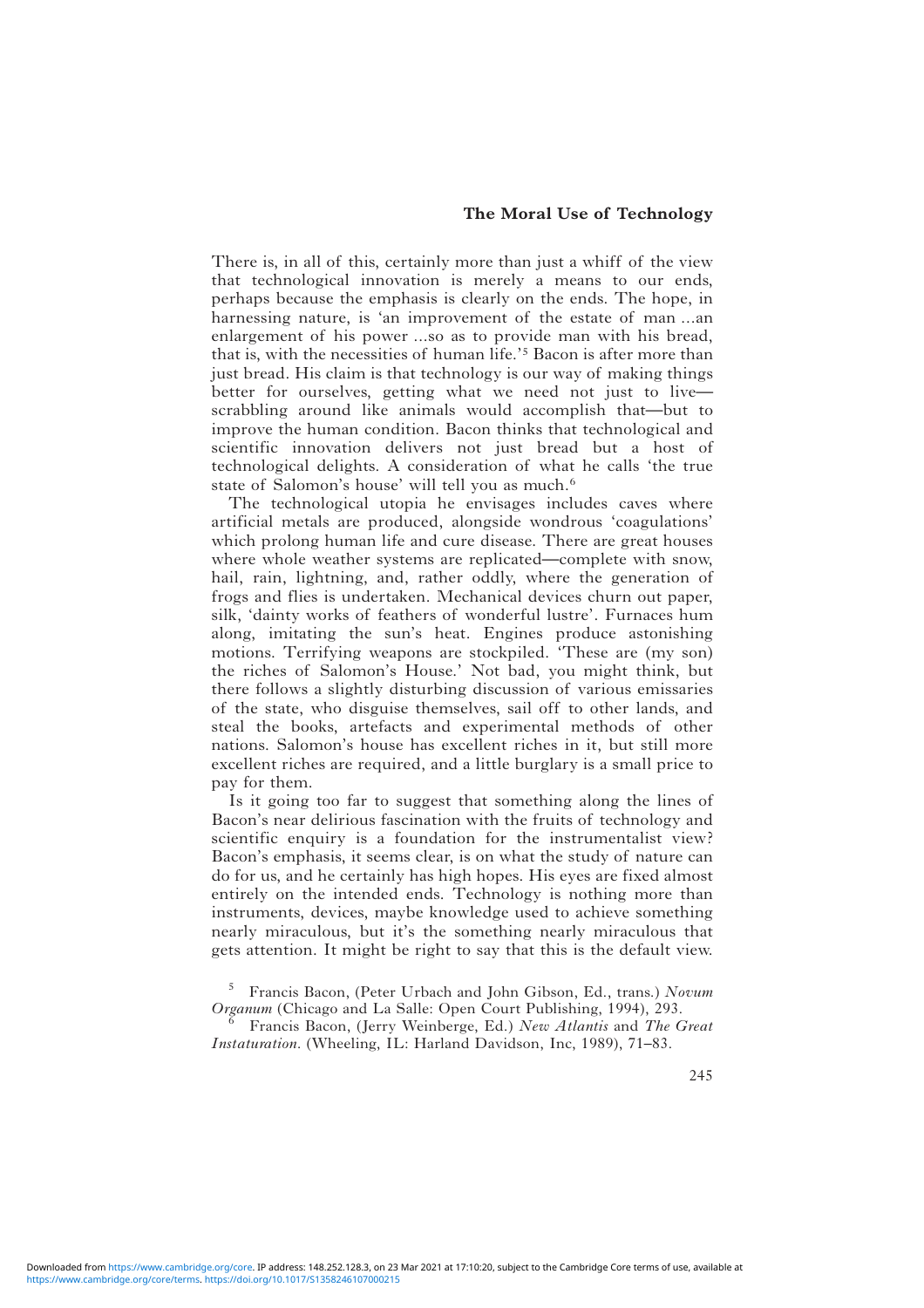Bacon shows us that if our eyes fall comprehensively on the ends we hope to achieve, our default conception of technology is merely a means for getting something else.

It's not just Bacon. You can find this emphasis on the ends in lots of places, and in more or less every case the technological means just fall into a neutral background. Miller, writing in 1803, tells us that the fact that mechanical arts 'have contributed, and will probably yet contribute, in a considerable degree, to the abridgement of labour, to the convenience and profit of artists, and to the excellence and beauty of manufacture, is too obvious to require particular explanation'.7 His essay mentions chemistry, spinning cotton, steam engines, bridges, mills, carriages, printing, tanning, dyeing, metalwork and much else, and in each case the objects or processes themselves get only a moment's notice. What matters are the marvellous results. You can read a little American post-war rhetoric, talk of the march of progress from the 40s through to the 70s, and come to the conclusion that not much has changed. You might still be able to hear it today too.

Noticing expressions of instrumentalism, if that is what they are, is not to say that there have been no dissenting voices since Bacon. We have had plenty of Shelleys, and Huxleys, and Orwells; we've had Romantic disillusionment, not least with Rousseau; and we've had Luddites. You might wonder whether those dissenting voices are themselves thinking just about the ends. The point is, though, that if we are after arguments for the view that technology is a neutral instrument, what we usually find is something closer to a general failure to see anything but the ends we intend. What we get are visions and hopes, with technology itself falling neutrally to one side.

Can we do any better than this? Are there arguments for the instrumentalist view of technology? We'll have a look at two of them. The first takes it that means, including technological means, have moral value only derivatively, given the ends at which they are directed. The second infers neutrality from the functional promiscuity of technology. The two arguments might really only be variations on a single theme, but I'll treat them separately anyway, as I can't find a way to articulate a single argument which covers the ground as thoroughly as dividing things up.

Reflection on the nature of means and ends can land you with the view that means acquire value only with reference to an end.

<sup>7</sup> Samuel Miller, 'The Mechanic Arts', *A Brief Retrospect of the Eighteenth Century* (New York: T. & J. Swords, 1803).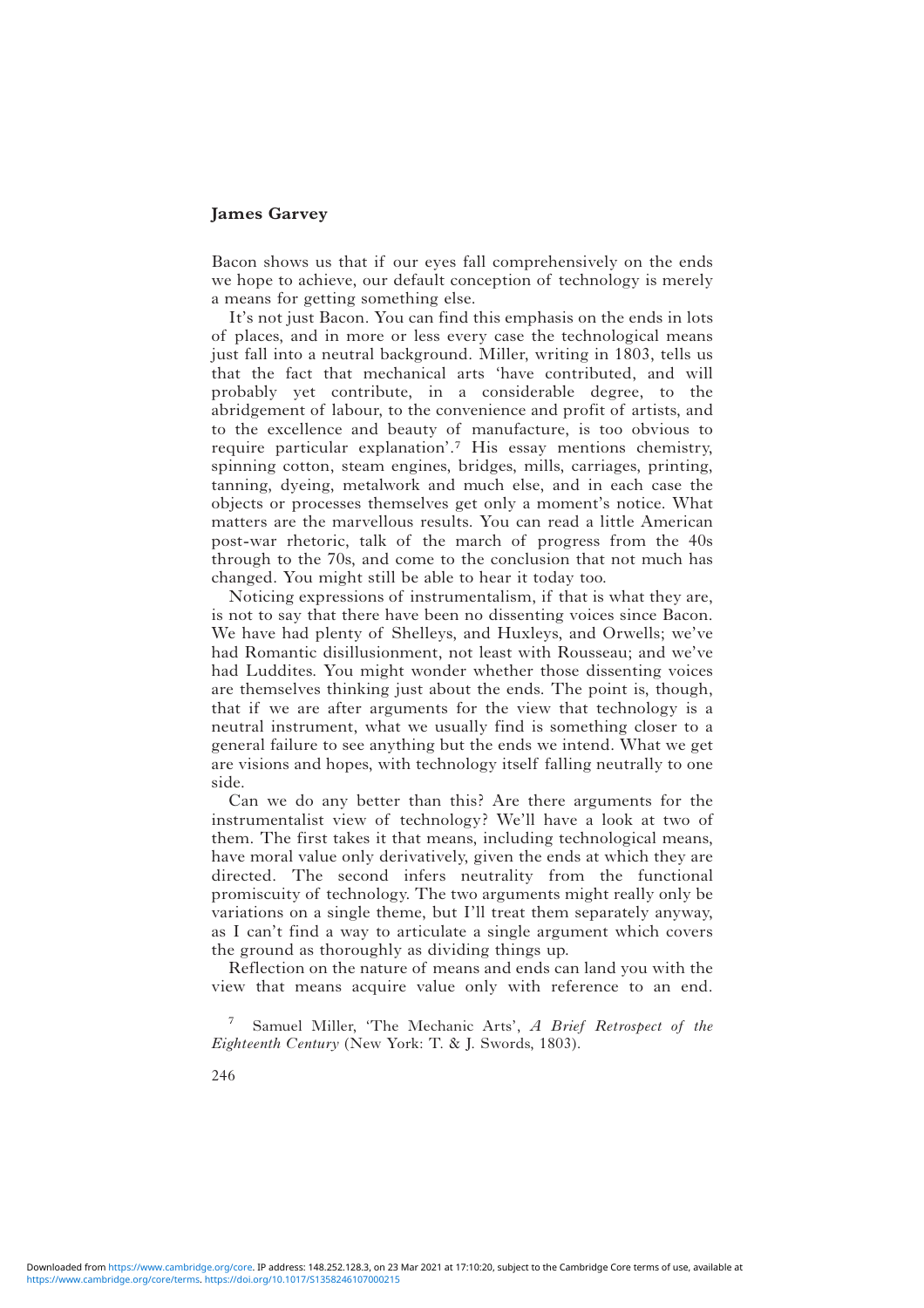Without an end in view, the means themselves are neutral, without value. This is roughly where Aristotle ended up—or, rather, began—and probably philosophy has largely followed him. In the first lines of *Nicomachean Ethics*, Aristotle claims that every art, investigation, action or pursuit it thought to aim at some good.8 There is a sense in which our aims would be circular and ultimately pointless if they were just directed at each other, at other minor ends. If this is done for that, and that for something else, and that something else for another something, which might turn out just to be the original goal, with no supreme or general goal in mind, then we are going around in breathless, little circles. All of the little goals must themselves aim at some supreme goal, which Aristotle calls 'the good' or 'happiness', otherwise human beings are left with a potential infinity of minor aims and no chance of an ultimate point to action.

You need not buy into talk of 'the good' to take Aristotle's point here. The important claim is that our actions have no value in themselves but only acquire value if they aim at something which itself has value. Aristotle, of course, is talking about minor ends, like wealth, and he is arguing that such things only have value if pursued for something good in itself, say, happiness. Reasonable people have thought since that there might be more than one thing with intrinsic value, or at least more than one thing worth pursuing for its own sake, or, at the very least, lots of things which are simply worth pursuing. You can swap this pluralist view for Aristotle's talk of 'the good' if you like. Either way, you are left with the claim that undertaking an action has value only if there is a valuable end in view. The value of the means, it seems a reasonable way of putting it, is parasitic on or derivative of the value of the goal or end of the action.

Grant offers a nice statement of this line of thinking translated into talk of the value of technology. He starts by noting that value is of two kinds: intrinsic or instrumental. Either a thing is valuable in itself or it enables us to get something which is valuable in itself. The value of ends is intrinsic, and 'the value of the means derives from the value of the end, and is, moreover, secondarily determined by how efficiently it serves it'.9 Grant is thinking of technology

<sup>8</sup> Aristotle, (D. Ross, trans.), *Nichomachean Ethics*. (Oxford: Oxford

Robert Grant. 'Values, Means and Ends', in Roger Fellows, Ed., *Philosophy and Technology*. (Cambridge: Cambridge University Press, 1995), 183.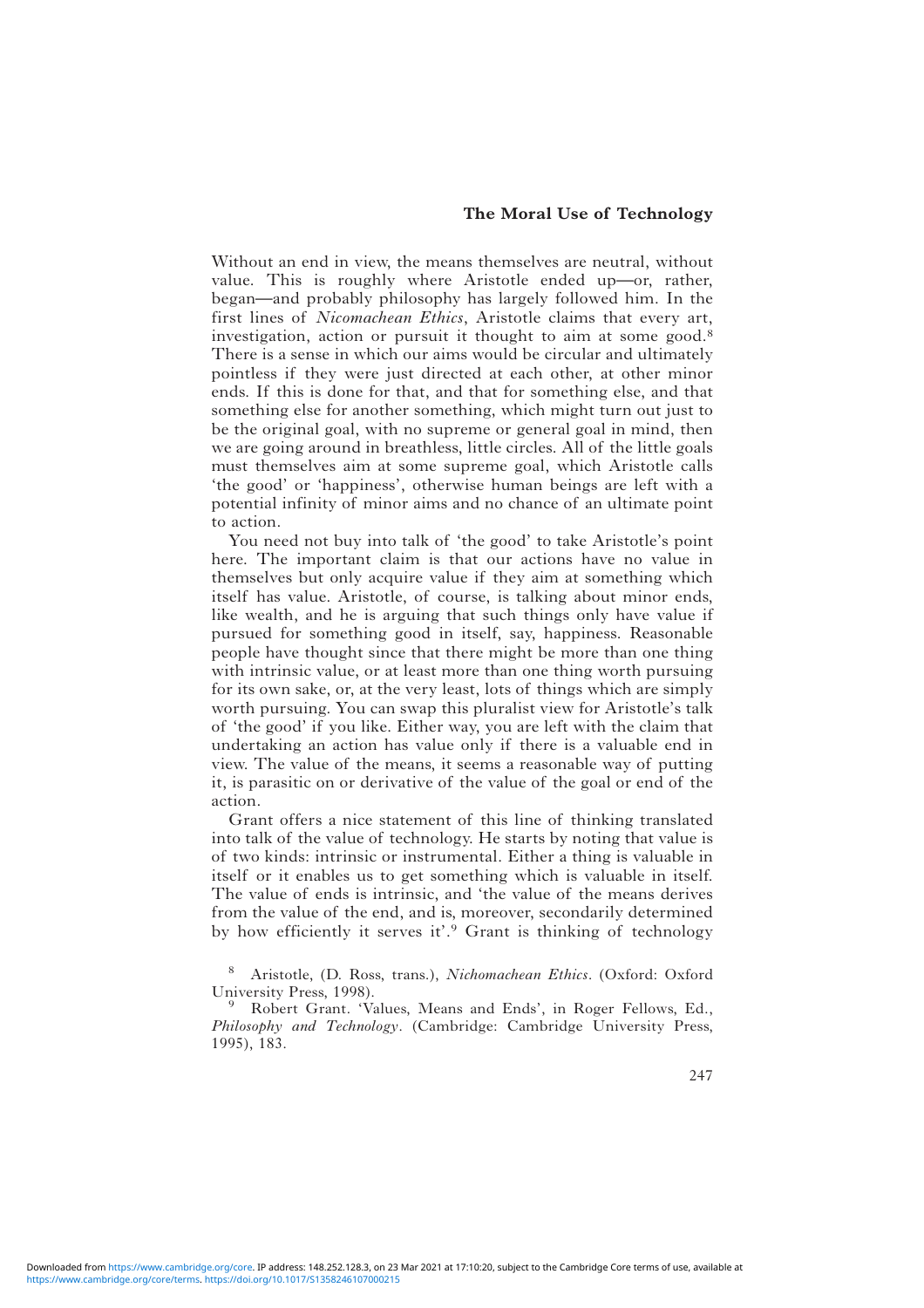generally when he concludes that 'the primary value of technology is instrumental, and is determined by its ultimate end'.10 For Grant, the ultimate end, in so far as technology generally conceived has an ultimate end, is freedom from drudgery, a kind of liberation.

If our interest is the moral evaluation of particular instances of technology, Grant goes on to argue, we can note not just the freedom the object gives us, but also the ends we have in view when we use it. Technological objects themselves cannot be rationally criticized except with respect to their adequacy as means to certain ends. It is making the right choices with regard to ends that is the entire subject-matter of the moral evaluation of technology. 'It is precisely because technological processes and procedures are neutral ...that they, or more accurately the ends they subserve, require moral scrutiny'.11

Is it true that means are neutral, acquiring moral value only derivatively as means to intrinsically valuable ends? I get the feeling that there is more to it than this. Suppose you and I want to do something about poverty in London. We think we can do the most good by helping poor children, so our end in view is lowering the rate of child poverty in London, which stands at, say, 10% of the child population. We embark on means-ends reasoning, and I offer you the following suggestion: we can lower the level of child poverty by distributing poisoned sweets in the schools of Southwark. We've got a good end in view and an efficient means which serves it. It won't cost much, and the percentage of poor children in London really will go down very quickly if we follow my plan. If means are neutral, acquiring value only derivatively with reference to an end, and our end is a good one, then what's the problem with the means I'm contemplating?

You might want to object and say that the end we have in mind has not been carefully articulated. What we meant was not just a change in the numbers, but eliminating poverty or some other, more clearly good good. Have a think about all the usual objections to utilitarianism which have to do with justice, scapegoats, and moral intuitions concerning the dubious means a good utilitarian might be forced to countenance in order to bring about a good end, namely the greatest happiness for the greatest number. The problem for the utilitarian and the instrumentalist view of technology is that means are not obviously neutral, and when we evaluate them we have more than just efficiency in mind.

<sup>10</sup> *Ibid*., 181. <sup>11</sup> *Ibid*.

248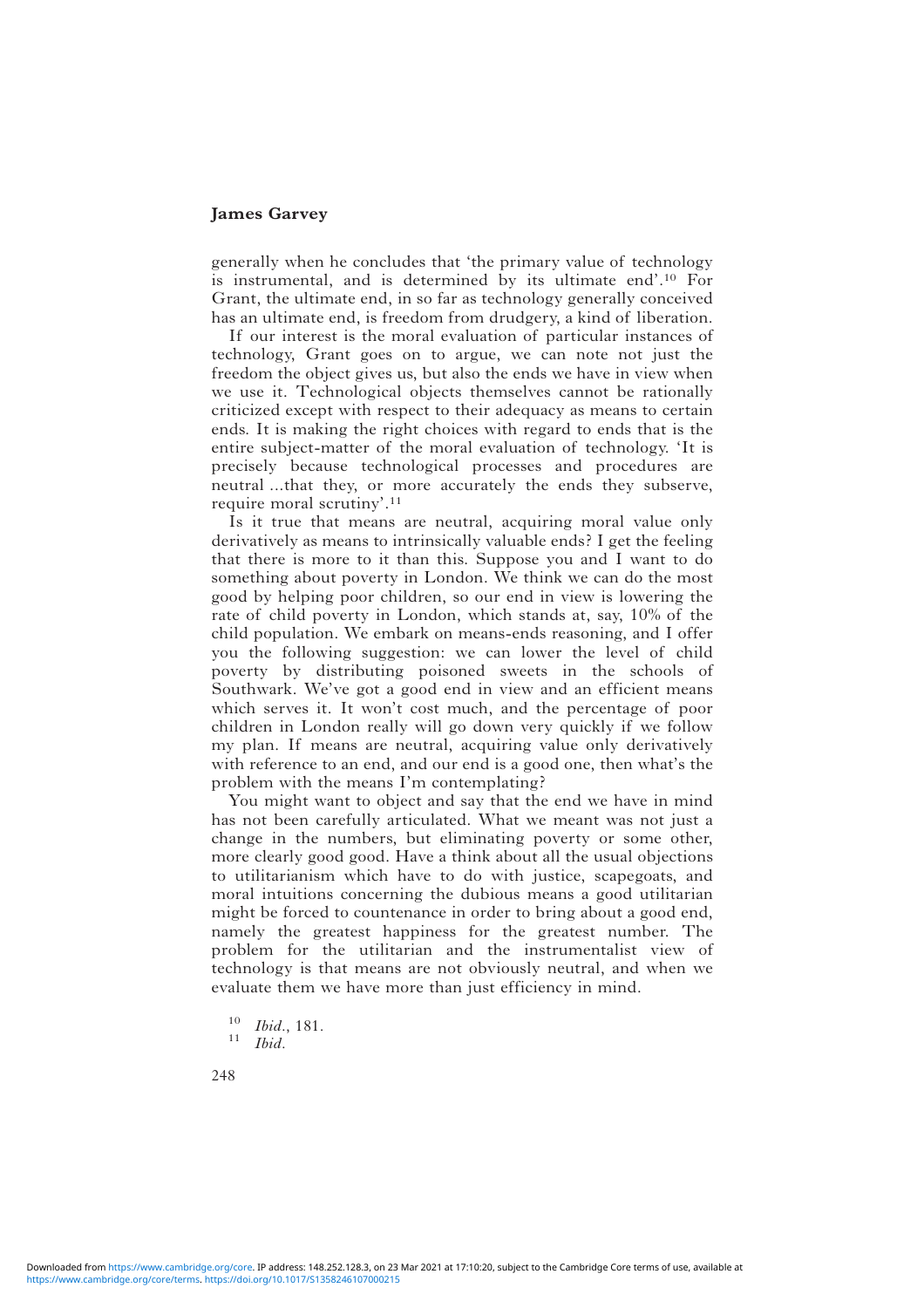The independent reasons you might have for finding means dubious seem to be of two sorts. First, you might have a problem with the means themselves. Second, the means might secure a desired end, but they do more besides, and you might be worried about the other consequences the means bring about. Think again about distributing poisoned sweets in Southwark. Someone might object to the implementation of these means by saying, 'But that's murdering children, and murdering children is wrong.' or by saying, 'That will lower the poverty rate, but it will also result in dead children, and that consequence is wrong.' Something might hang on how finely we describe actions, but I'm going to ignore it for now. In the first reply, the problem is the means themselves. In the second, there is still a sliver of the view that means acquire value from ends, but it's no longer just the ends we have in mind which matter. Means sometimes have consequences in addition to those intended. So there has to be something wrong with thinking that the value of means comes only from reflection on the ends towards which they are directed.

Well, all right, you might think, but the question is about the neutrality of technology and you have been going on about poisoning children. The examples do not match up. In one case we are talking about means as objects used in actions and in the other case we are talking about actions themselves. Actions can be morally evaluated by considering the actions or their consequences. Objects are just objects. Of course, we do things with technology, and when we do something with technology we can evaluate our actions in the usual way, but the objects have no consequences. We can use them in various ways, and it's the various ways we use them which gives them a moral flavour. The objects are still morally neutral.

We have slipped rather easily from talking about means and ends to talking about the functional promiscuity of technology, what might be part of a different argument for instrumentalism. It might be claimed that technological objects can be put to many different uses. The objects are not for anything in particular, and this is where the thought that objects are morally neutral originates. A hammer might be used to build a house or as a murder weapon. Technological objects, like stem cells, can turn into anything. Precisely because of the functional promiscuity of technology, technology considered just in itself is neutral.

A number of thoughts could and probably should be disentangled here, but I'll focus just on the presupposition that objects are neutral because they are not for anything in particular. It is this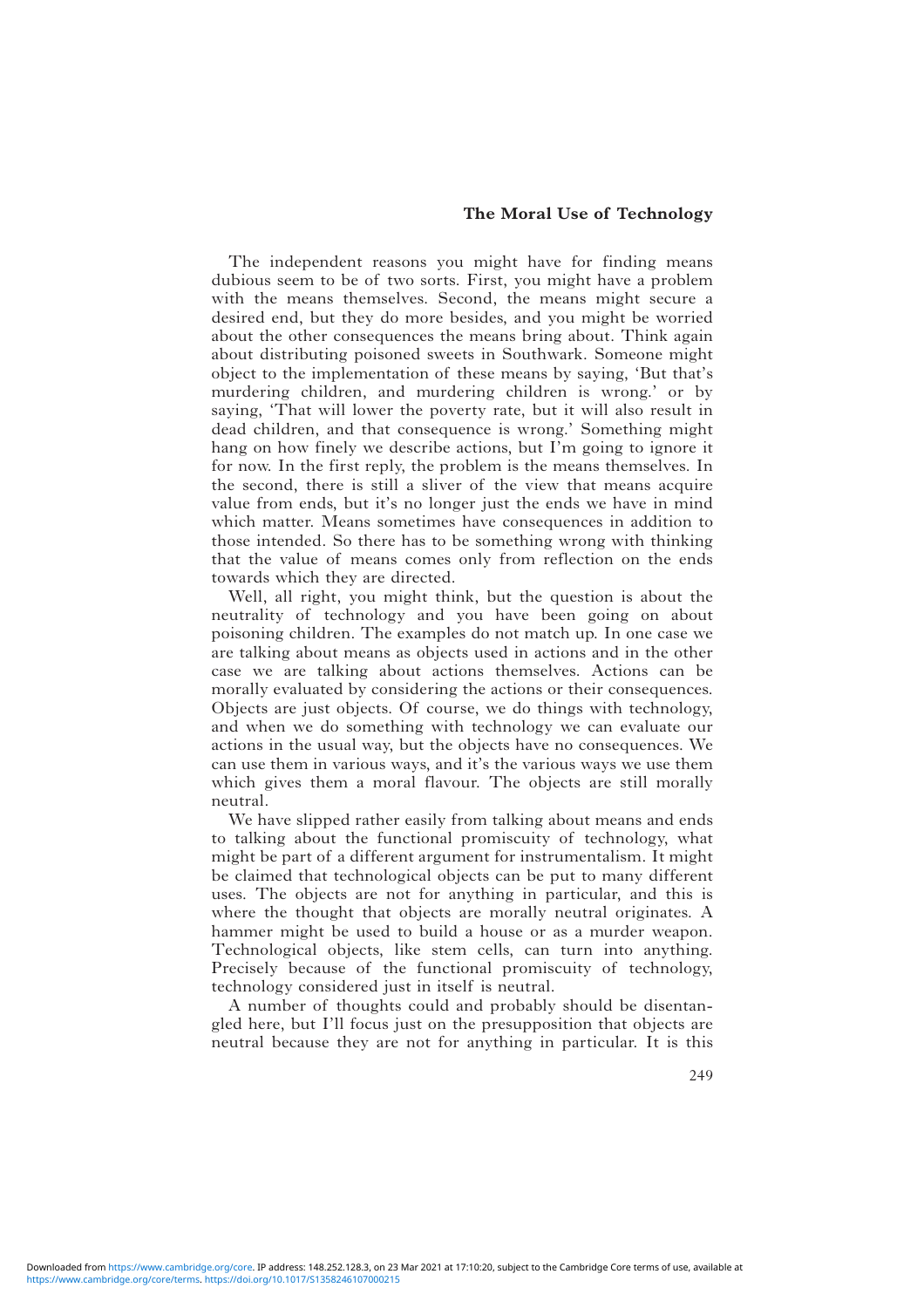claim or something like it that the argument from functional promiscuity needs for the conclusion that objects are neutral. You can hear the connection between promiscuity and neutrality in one of Grant's claims, a passage we already noted but one worth considering in full in this connection: 'technological processes and procedures are neutral—that is to say, employable in principle in any cause, good or bad ...'12 No one disputes the claim that objects can be used in different ways, but does this force us to accept the further claim that objects are not for anything in particular?

Promiscuity and neutrality are not tied together as strongly as might be expected. I know that a gun can be used as a paperweight or a hammer, but that need not stop me from joining Kurt Vonnegut in thinking a gun is 'a tool whose only purpose was to make holes in human beings'.13 The two views are not inconsistent. You can think of an object as having a primary function or functions, as well as other possible functions.

Noticing the consistency of the claims is enough for me to reject the alleged tie between neutrality and promiscuity, but you might want more to go on. There are two lines of thought here, both issuing in the claim that objects are for something in particular, and both are a little shaky. According to the first, we cannot help but see objects as for something; according to the second, objects really are for something, whether we see it or not.

One might say that although it is possible, strictly speaking, to abstract an object away from its context and thus come to think of it as neutral 'in itself', objects are never really presented to us in this way. We are social creatures and language users, and as such we know what things are for. You might, in other words, argue against instrumentalist neutrality by claiming that objects suggest a use to us, given our social or cultural background. No one growing up in the West can see a gun and think of all its possible uses as on a par with its primary use. This might be the line Heidegger takes when he says that an object might be seen as 'present to hand' or 'ready to hand'.14 Tools, certainly, fall into the latter category.

You might be persuaded that human beings see tools as for something because our brains have evolved to do just that. Tools are so much a part of our evolutionary history that we have evolved

<sup>12</sup> Grant, 187. <sup>13</sup> Kurt Vonnegut, *Breakfast of Champions*, (London: Cox & Wyman, 1992), 49.<br><sup>14</sup> Martin Heidegger, (John Macquarrie and Edward Robinson, trans.)

*Being and Time*, (New York: Harper and Row, 1962).

250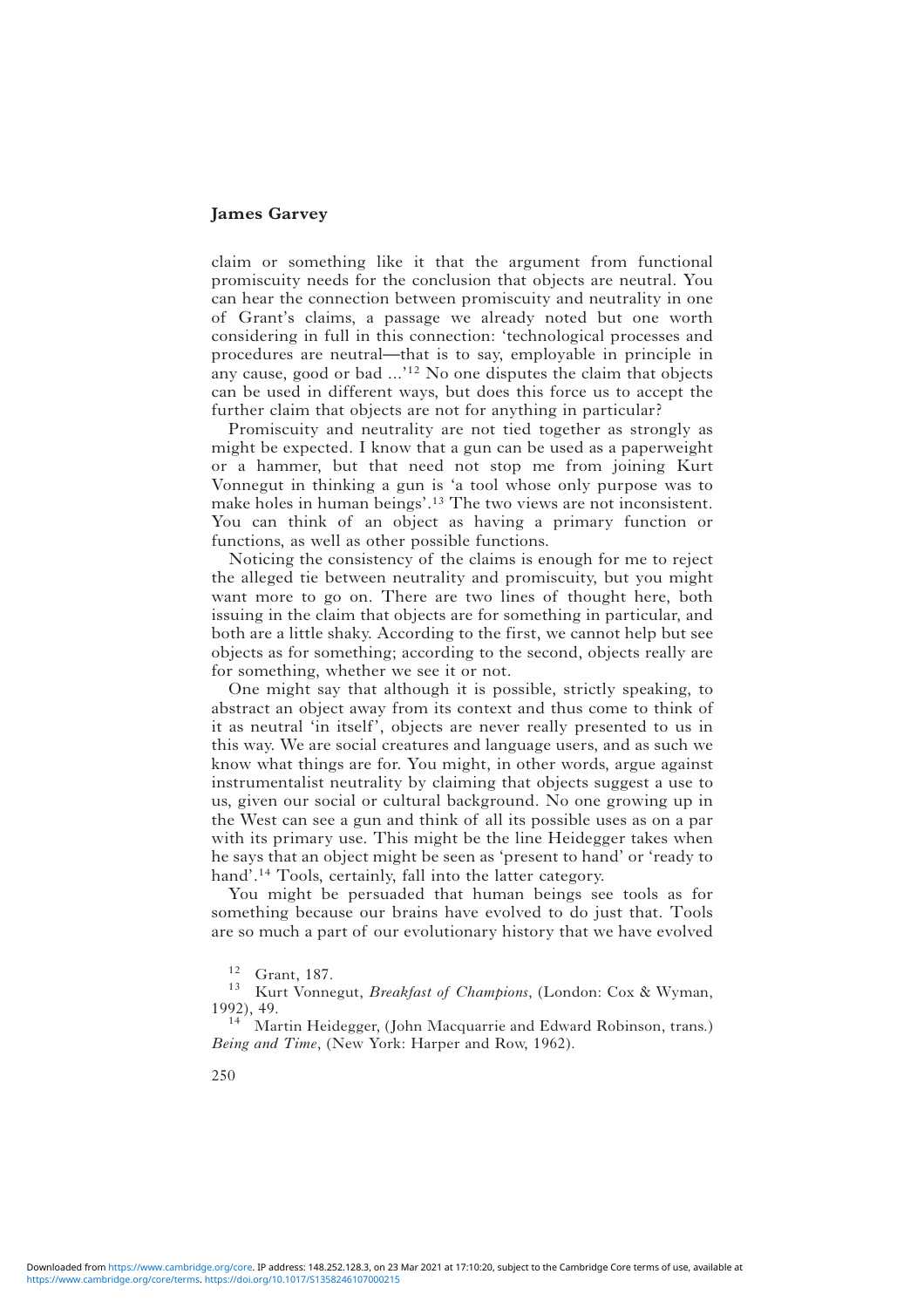to pick them out as quickly as we notice potential mates or enemies. I don't want to make very much of this, but there might well be empirical support for the view, coming from certain cases of brain injury or lesion. Individuals with damage to the posterior inferior temporal lobe and anterior lateral occipital region are entirely unable to name tools, and tools only.15 Some might be willing to conclude from this that normally functioning human brains have modules dedicated to seeing objects as for something, seeing objects as tools.

The foregoing reflections might nudge you towards accepting the view that a piece of technology is for something despite its functional promiscuity, but you might still have one last worry. Even if we see objects as being for something in particular, that does not mean they are for something in particular. Considered just in themselves, abstracted away from social contexts, objects really are neutral. I confess that I am having some trouble thinking about something like a hammer in this sort of abstraction. And, anyway, even if this sort of thought is possible, do you not end up with the view that anything you like is neutral when abstracted away from the relevant contexts—a piece of fine art or a selfless act?

Put the question aside, because we need not answer it. If you are after the claim that objects have value in themselves, there are some considerations which might be suggestive. Objects are, after all, designed by people with particular uses in mind. As Monsma argues, technology is value-laden because technological objects are unique creations, designed to function in a particular and limited way.16 The point is put a bit more strongly by Franklin, who might not have read Hume, and who goes so far as to say that an object's use is 'incorporated a priori in the design and is not negotiable'.17 You need not go quite so far to conclude that because human beings build things for certain purposes, those things are suited to some activities and not others. The things themselves might well have inbuilt, primary functions.

I am not sure what to think about all of this. What is clear, though, is the fact that objects might be put to many uses does not

Martin, A, J. V. Haxby, F. M. Lalonde, C. L. Wiggs, and L. G. Ungerleider, 'Discrete Cortical Regions Associated with Knowledge of Colour and Knowledge of Action', *Science* **<sup>270</sup>**, 102—105. <sup>16</sup> S. U. Monsma (Ed.) *Responsible Technology,* (Grand Rapids, MI:

Eerdmans, 1986). <sup>17</sup> Ursula Franklin, *The Real World of Technology*, (Toronto: House of

Anansi Press, 1999)*,* 18.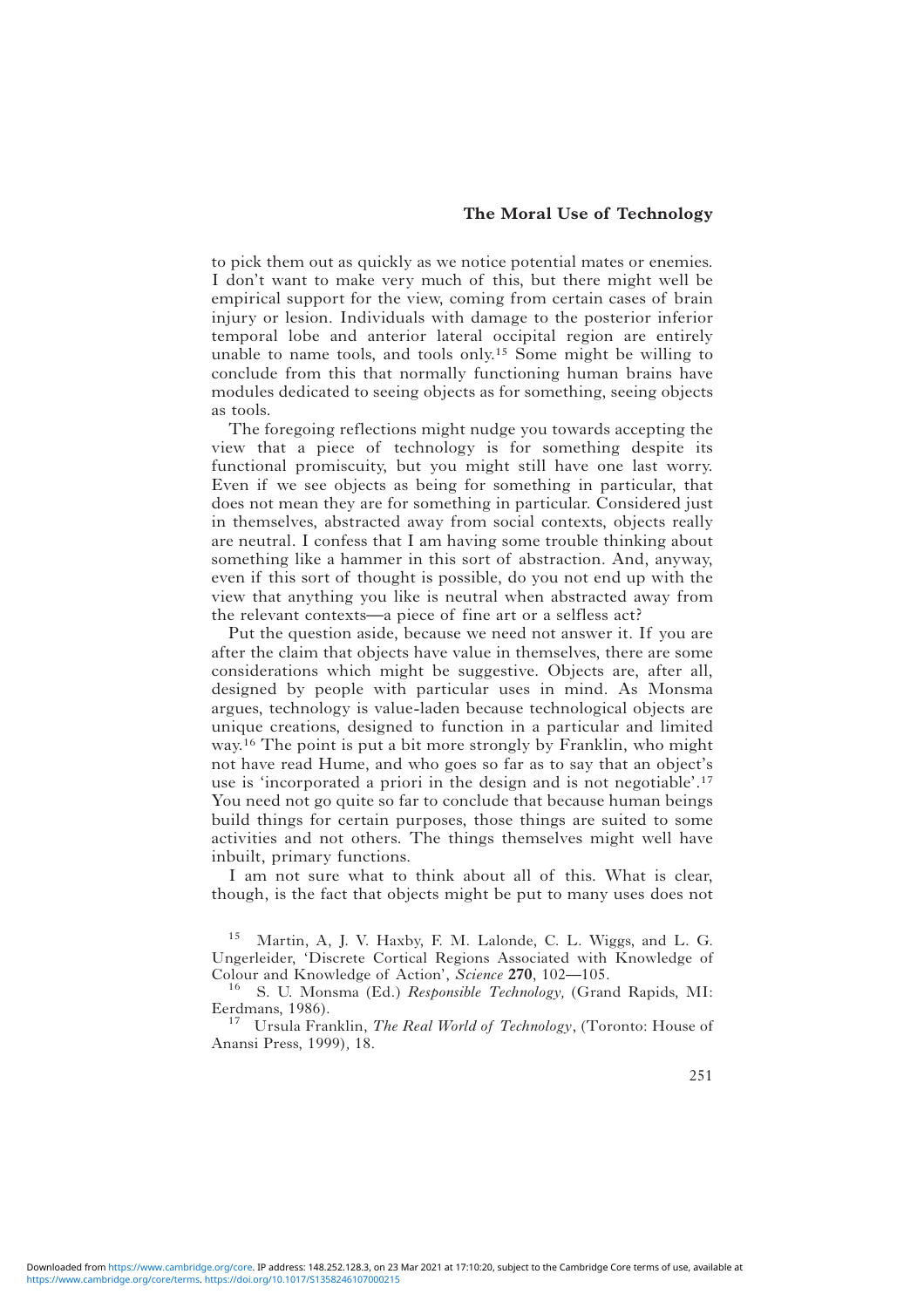undercut the conviction that objects have a primary or set of primary uses. You can think that objects suggest a use to us because of our culture, or because the objects are built to fulfil some purposes and not others, or, I suppose, because objects are in fact used by us primarily in some ways and not others. However you choose to think about it, you are left with the view that objects are for something. They really do have particular consequences. They are not neutral in the required sense.

Is the instrumental view much help in thinking about the moral dimension of mundane technology? We have noticed three mistakes in it. First, it is a mistake to have our eyes only on Baconian delights in reflection on the moral value of technology. Second, it is a mistake to think that we evaluate technology just in terms of the ends we intend. Sometimes we evaluate the means themselves and sometimes we evaluate the means with an eye on consequences other than those intended. Third, it is a mistake to make too much of the fact that objects might be used in different ways. Objects are for some purposes and not others, and this can give us reason to suspect that they are not neutral. If the neutrality view is a non-starter, we can look elsewhere for help in thinking about mundane technology, namely, we can consider the autonomy view.

#### **2. The autonomy view**

You have only to dip your toe into the literature on autonomy, which is about as much as I have managed, to realise that it is a swamp. Finding a common claim or set of arguments is not easy. Certainly there is a rejection of the neutrality of technology, but the rejection is based on something more like a Gestalt shift than an argument. The main thesis, if there is just one, is put in a number of ways, but the general idea is that technology is somehow autonomous, not under our control. Winner, for example, identifies several expressions of the thesis:

In some views the perception of technology-out-of-control is associated with a process of change in which the human world is progressively transformed and incorporated by an expanding scientific technology. In others the perception focuses upon the behaviour of large-scale technical systems that appear to operate and grow through a process of self-generation beyond human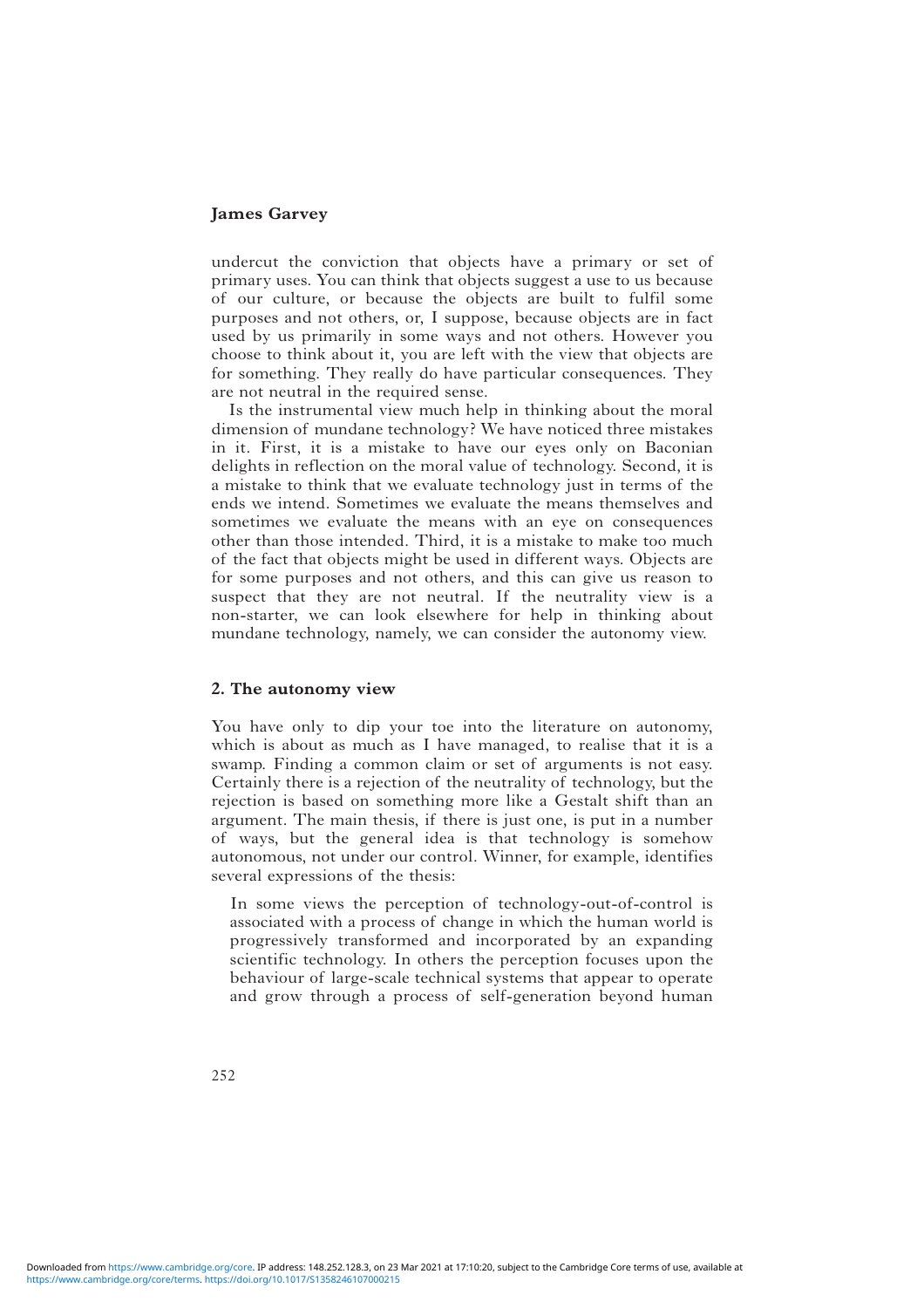intervention. In others still, the matter is primarily that of individuals dwarfed by the complex apparatus surrounding them ...18

There are three themes in here, and we'll briefly consider each of them.

Talk of a general change in the nature of 'the human world' shows up in many places. Feenburg, for example, claims that 'the issue is not that machines have "taken over" but that in choosing to use them we make many unwitting cultural choices. Technology is not simply a means but has become an environment and a way of life ...'19 The first part of the claim, choosing to use technology involves us in unwitting cultural choices, sounds familiar. It sounds like an enlarged version of something noticed in our consideration of neutrality: namely, technology sometimes brings with it more ends than those intended, and unintended ends sometimes figure into our evaluation of means. Certainly the autonomy view holds that technology has more effects than the ones we intend, but the view expands this simple claim into something much larger. The unintended effects are now part of a whole system, a thing with identifiable and in some sense self-perpetuating ends which lie beyond our control.

Probably this notion of technology as a system—which emerges in the second part of Feenburg's thesis, the claim that technology is an environment or way of life—falls out of Heidegger's interpretation of technology.20 Heidegger's question concerning technology has something to do with our relationship to technology, in particular, our experience of being 'in the midst' of a life surrounded by or embedded in technology. He claims that the view of technology as nothing more than a means might be correct as far as it goes, but it points to a deeper understanding of the relationship between human beings and technology. We see technology as tools to be used and we see problems as admitting of technological solutions precisely because we are already embedded in something deeper and larger, something like a technological way of life.

Saying that we live a technological way of life is claiming that our problems, activities, agendas, and so on happen in a social world

<sup>18</sup> Langdon Winner, *Autonomous Technology*, (Boston: MIT Press,

<sup>197</sup> Feenburg, 8. 20 Martin Heidegger, 'The Question Concerning Technology', *Basic Writings*. (New York: Harper Collins, 1993), 331—41.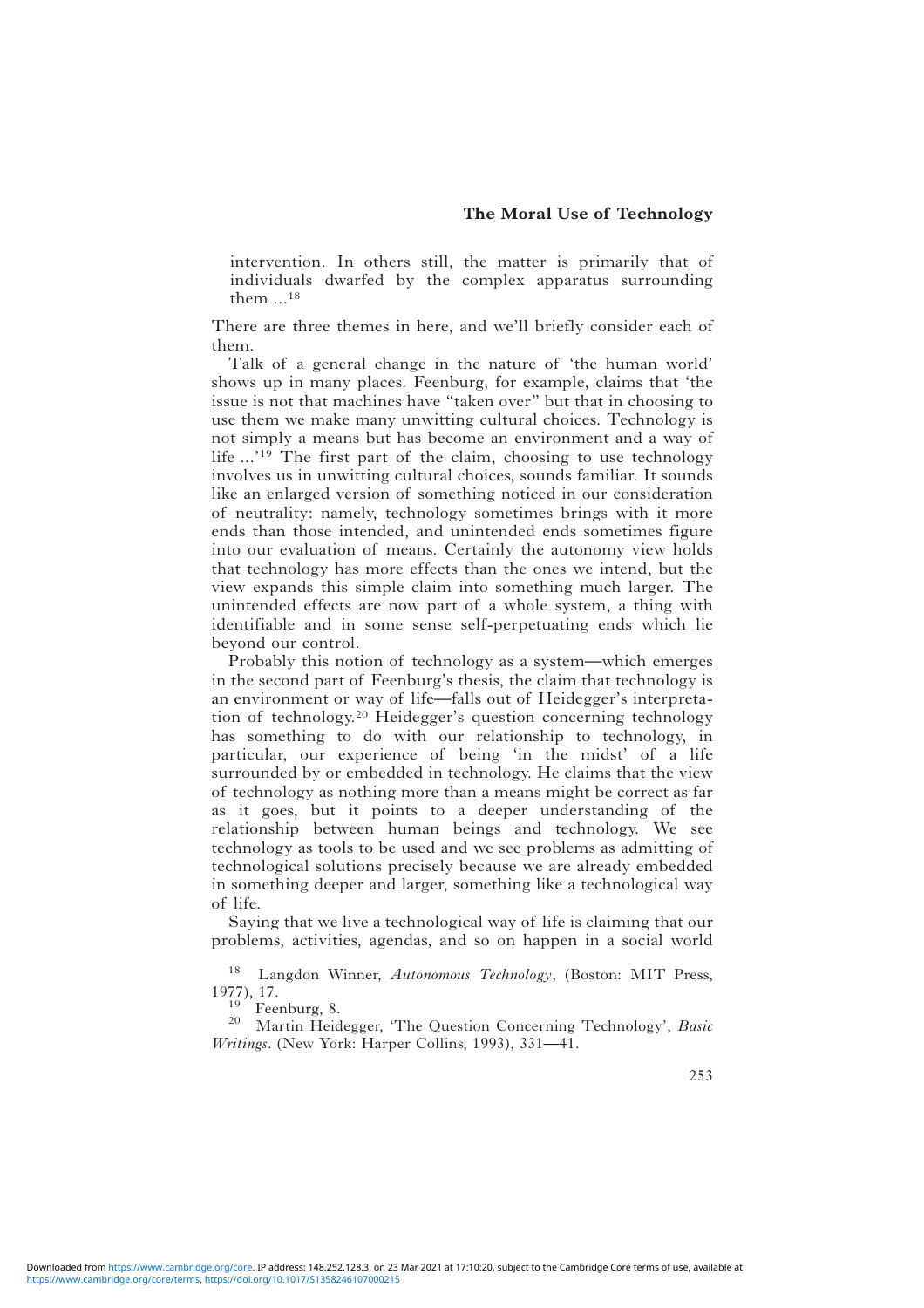where everything is in some measure regarded as a standingreserve, a stockpile of stuff to be used in the service of technological purposes. We, along with everything else around us, are nothing more than instrumentally useful, disposable human resources, in a way of life we never chose.

Winner's second expression of the autonomy view—the one which focuses on the behaviour of large-scale technical systems that appear to grow through a process of self-generation beyond human intervention—is taken literally or nearly literally by some thinkers. Technology is not just a force, but a creature with its own agenda. Ellul, perhaps the loudest spokesperson for the autonomy thesis, maintains that, 'An autonomous technology ...means that technology ultimately depends only on itself, it has its own route ...it must be regarded as an "organism" tending toward closure and self-determination: it is an end in itself.'21

Autonomy, for Ellul, consists partly in technology's detachment from things we might think regulate it. In fact, the sorts of things we might think are in charge of technology are actually beholden to it. Technology operates outside of morality and aims at selfperpetuation rather than improving human virtue. It is also not something researchers or users tend to judge from a moral point of view. Technology answers technological problems, not moral ones. Because technology seems to operate outside of morality, he argues that we never halt research or applications for moral reasons instead, technological necessity drives implementation and use. This is not to say that technology is morally neutral, but instead the claim is something closer to the view that 'technologically good' replaces 'morally good'—what is good for the system overrides what is good for us.

Interestingly, the claim that technology is not just beyond moral considerations but that it is now an arbiter of moral problems is considered in this connection. Technology, Ellul suggests, is so powerful a force that moral problems get technological answers or, worse, some moral considerations are put to one side as technologically impractical. Similar considerations hold for economic, political and scientific constraints on technology. Technological demands drive everything. The thesis which emerges from Ellul's reflections is technological determinism, the view that changes in technology dictate or fix social and cultural changes.

<sup>21</sup> Jacques Ellul, (Joachim Neugroschel, trans.) 'Autonomy', *The Technological System*, (New York: Continuum Publishing, 1980), 125, but see his footnote one.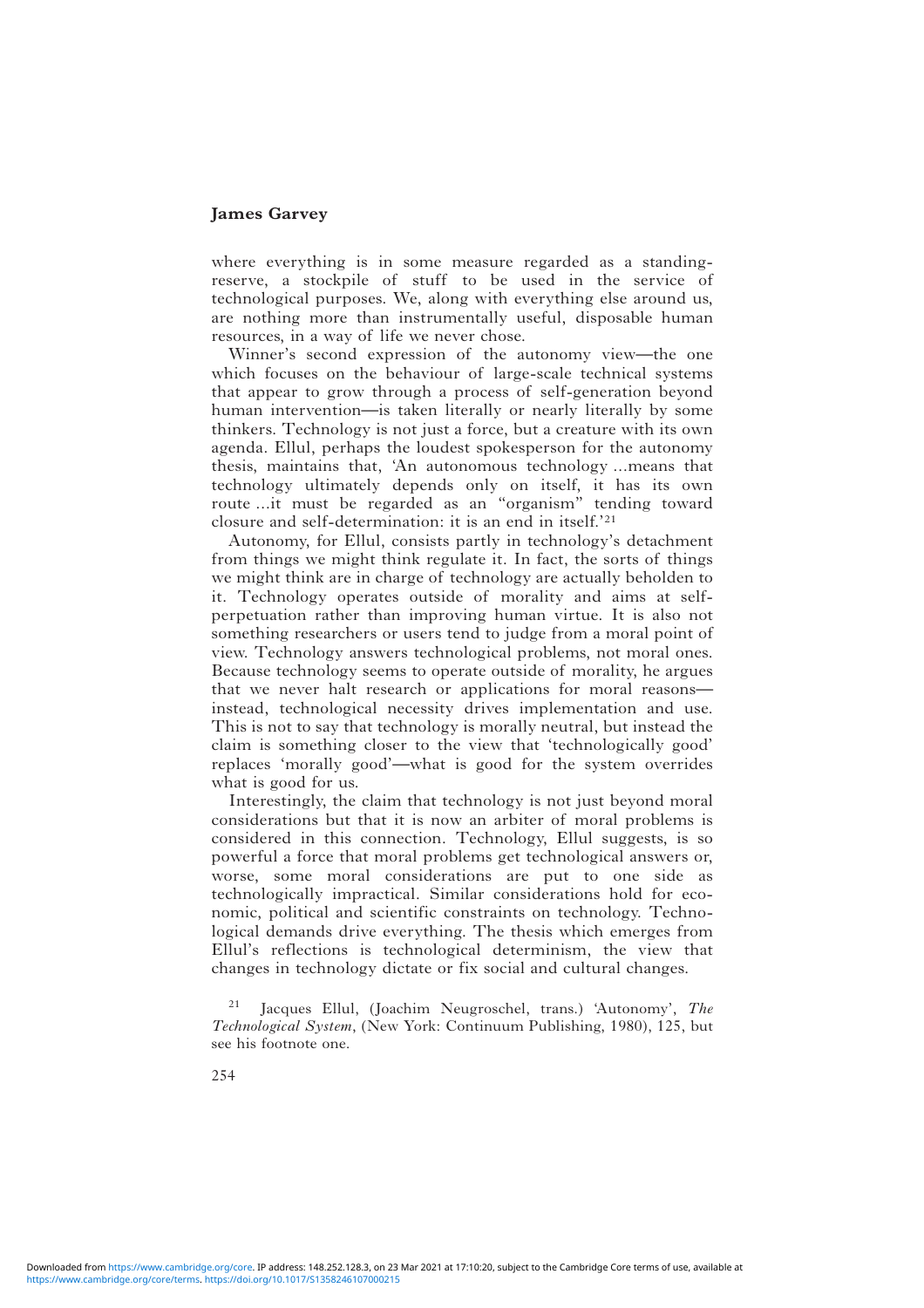Winner's third view of autonomy—a conception of technology as a complex which dwarfs the individual—gets only occasional attention. Winner himself argues that there is a substantial gap 'between complex phenomena that are part of our everyday experience and the ability to make such phenomena intelligible and coherent.'22 Expertise and know-how necessarily fragment, fall into the hands of a clutch of specialists in a technological society. No one understands even a fraction of the science underpinning even everyday objects, and it almost goes without saying that the interconnections between various objects and their social effects are generally beyond our ken. It can lead to a kind of vertigo. Worse, it can result in a general degradation of individual autonomy, which, some argue, is replaced by the autonomous activities of technology itself.

Cooper does not go so far, but he does identify three senses in which technology erodes the sphere of the person.<sup>23</sup> Self-reliance is diminished by technology, in so far as technical or expert fixes are sought, rather than individual reflection on a problem. Not only is there now a culture of expertise in which individuals defer to the opinions of experts, but in some sense this is a necessity, given the complexity of technology. Further, he argues that the integrity of our concept of personhood is under a kind of threat from the way in which technology reinforces distinctions between certain human capacities and elevates some above others. Instead of reason, intuition, emotion, wisdom and knowledge, we worry about acquiring and processing information. Finally, the aspect of self which Cooper characterises as a 'life-as-a-whole' requires a certain narrative structure undercut by the speed of technological advance. Our concept of self requires not just past memories, but forward planning, hopes for the future. Cooper argues that living in an age of rapid technological change undercuts the possibility of such plans. Our conception of ourselves requires slow plodding and is impaired by the speed of technological progress.

You have now heard something about the thesis or theses of autonomy, but what arguments are there for the view? As noticed a moment ago, what we have is something closer to a Gestalt shift than an argument. If there is an argument somewhere in here, it consists largely in the claim that a wide-angled shot of technology is the only way to see it properly and come to understand it. Recall

<sup>22</sup> Winner, 282.<br><sup>23</sup> D. E. Cooper, 'Technology: Liberation or Enslavement?' in Fellows, 1995.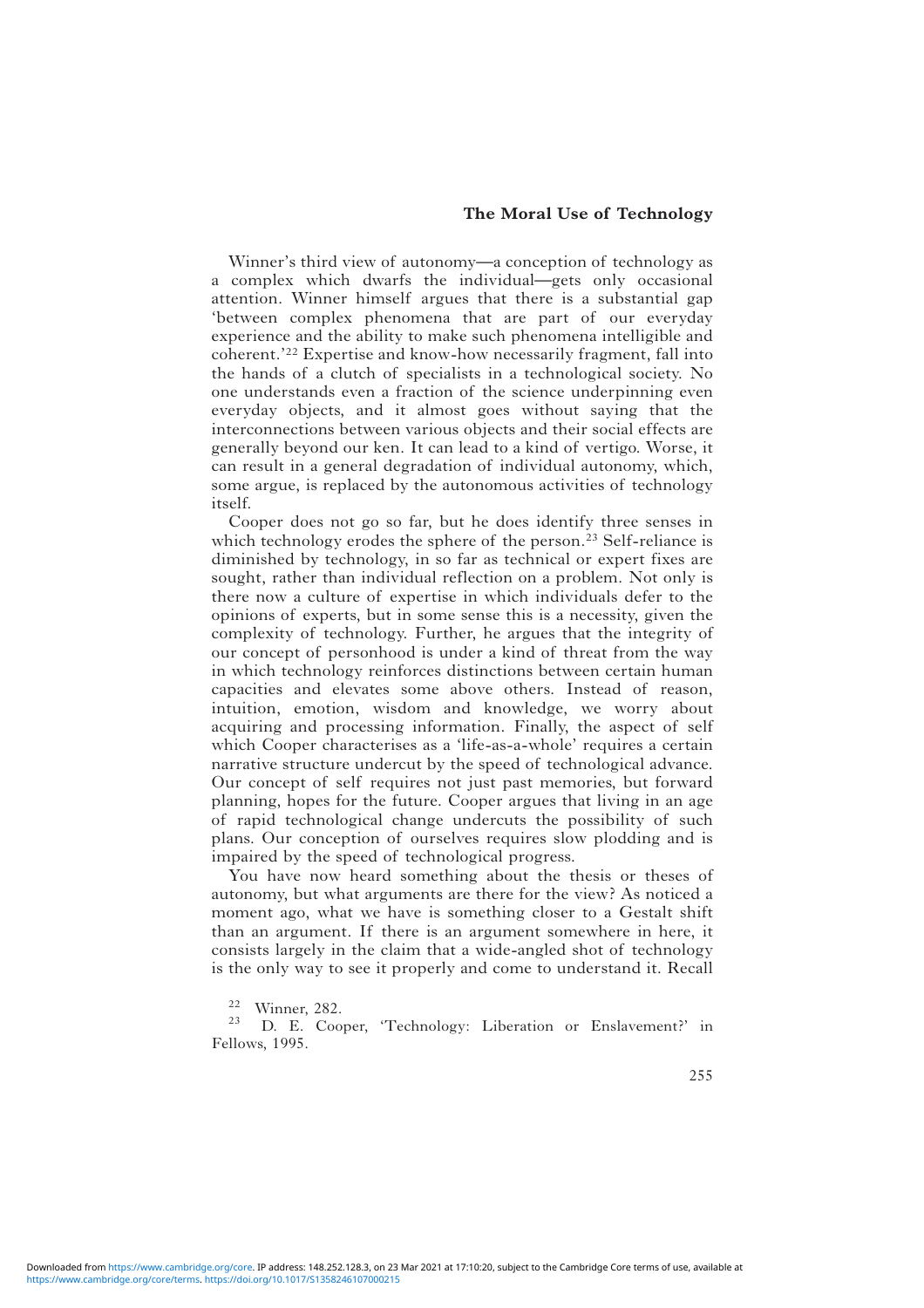Kline's claim that technology is best thought of as sociotechnical systems of manufacture and use. His claim is that technology cannot be understood for the thing that it is without reference to the whole or at least large chunks of the society in which it is embedded, including the purposes and aims of human beings. Building all this in, he says, is 'essential to understanding the human implications of "technology" '.24 If you want something more than a naïve and limited conception of technology, the autonomy theorist seems to argue, you need to have a look at the larger picture. Many thinkers in the neighbourhood take it that the broad view requires a conception of technology as a system or force with its own implications and agenda. Examples are used to nudge us towards the view, and considering some of them might help.

Winner argues that technology might be thought of as autonomous in at least two senses. First, 'some kinds of technology require their social environments to be structured in a particular way in much the same sense that an automobile requires wheels in order to move.'25 His claim is, roughly, that some sorts of technology function best or maybe function only against the backdrop of some social or political arrangements and not others. Using a particular technology, then, can either reinforce or require a particular social setup. His example here is nuclear power facilities. Keeping such things safe and coordinating the complexity underpinning the production of nuclear power requires centralised control. If you want nuclear power, you need to have and then keep a particular political arrangement. He concludes that just having nuclear power facilities in a society involves that society in a measure of authoritarianism.

Second, he argues that the invention, design, and arrangement of a particular technical device or system settle issues in the affairs of a given community. His example here concerns the bridges around Jones Beach, and his conclusion is that they literally have an inbuilt political or social effects. Once implemented, the system is beyond the control of its users. It carries on doing what it does regardless of our desires or aims, and what it does is political. The bridges have politics.

The point of these and other examples which are used by autonomy theorists is that unless some version of the autonomy thesis is adopted, unless we opt for the bigger picture, we won't

<sup>24</sup> Kline, 217. <sup>25</sup> Langdon Winner, *The Whale and the Reactor*, (Chicago: University of Chicago Press, 1986).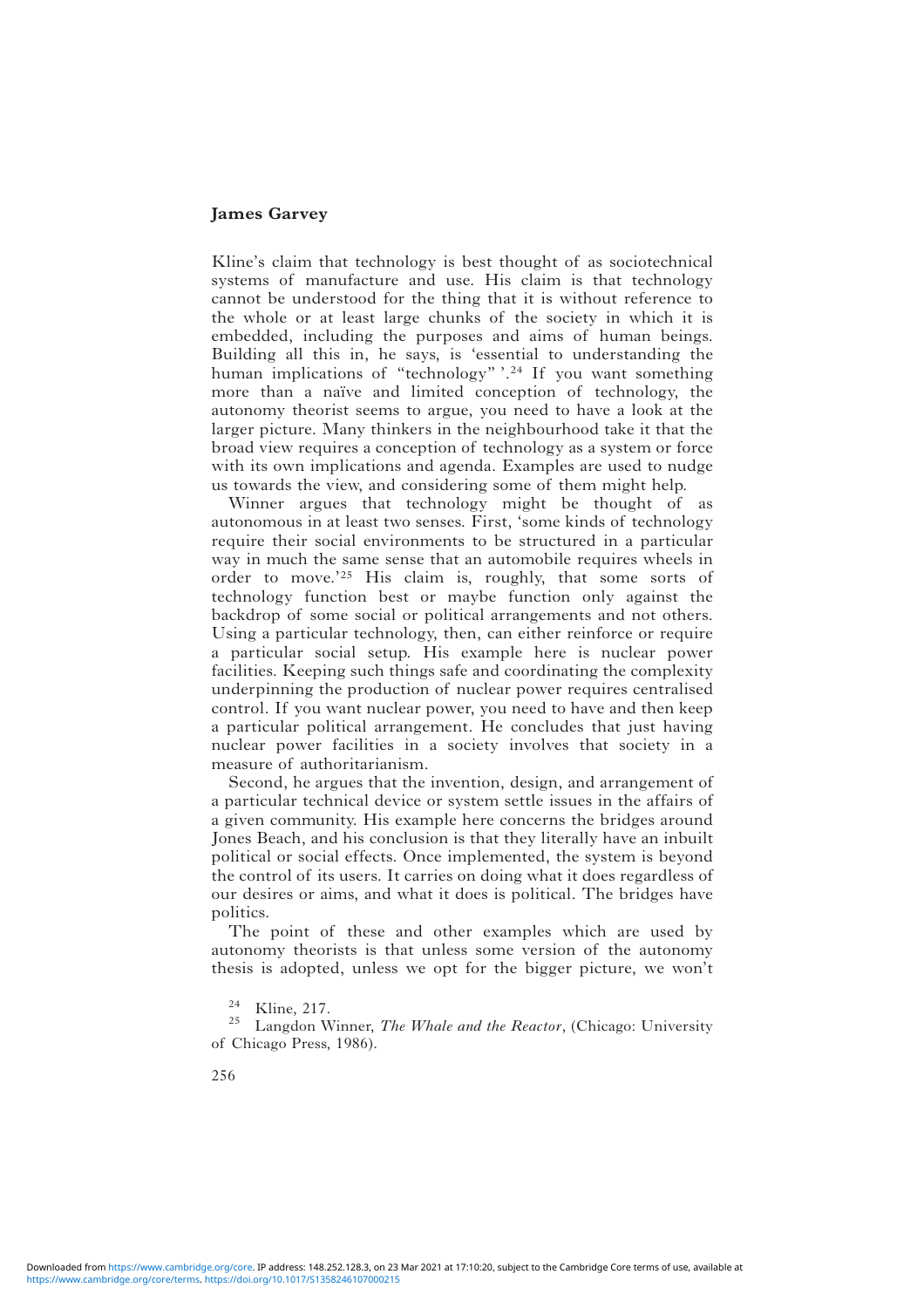notice the larger social, political and moral implications of technology. You can take this point, but still wonder whether or not one or another version of the autonomy thesis is forced on us. Do we really have to see technology as a way of life, or an independent organism, or a complex of forces which somehow overwhelms the self in order to make sense of these sorts of examples?

The conclusion that technology is out of control, however you cash it out, can seem extravagant if all you have to go on are suggestive examples. I'll leave this question to you, because the point of considering the autonomy view, at present, is to determine whether or not it can help in thinking about the moral dimension of mundane technology. Suppose it's true that technology is beyond our control: what should we do about it? Is there any help here for someone worried about the moral use of everyday technology? Is there any good advice in the autonomy view?

We might look to Heidegger for advice about what to do if technology really is a system, a life world in which we are embedded. His suggestion seems to be that we should 'thoughtfully reflect' on the senses in which we are enveloped by technology, instead of further attempts to save ourselves with still more technological quick fixes. We can look to art, he seems to say, and build something like an aesthetic point of view into our relationship to the technological world. The suggestion is that we should think carefully about our world, perhaps think of the mountain as beautiful rather than as a possible source of coal. Very well, but you might be forgiven for thinking that we need a bit more to go on than this.

What about the view that technology is an autonomous creature or something like it? If you join Ellul in thinking that technology determines and drives more or less everything, it is hard to think of a way to snap ourselves free of it. Determinisms do not normally lend themselves to clear thinking about possible courses of action. Still, Ellul is careful to say that his analysis of technology and his conclusions about technological determinism leave open some sort of human freedom—human beings need not just float along with the technological tide. Ellul's purpose is, he says, 'to arouse the reader to an awareness of technological necessity and what it means. It is a call to the sleeper to awaken'.26 He has, though, 'deliberately refrained from offering solutions'. The best advice he

<sup>26</sup> Jacques Ellul, (John Wilkinson, trans.) *The Technological Society*, (New York: Jonathan Cape, 1964), xxxiii ff.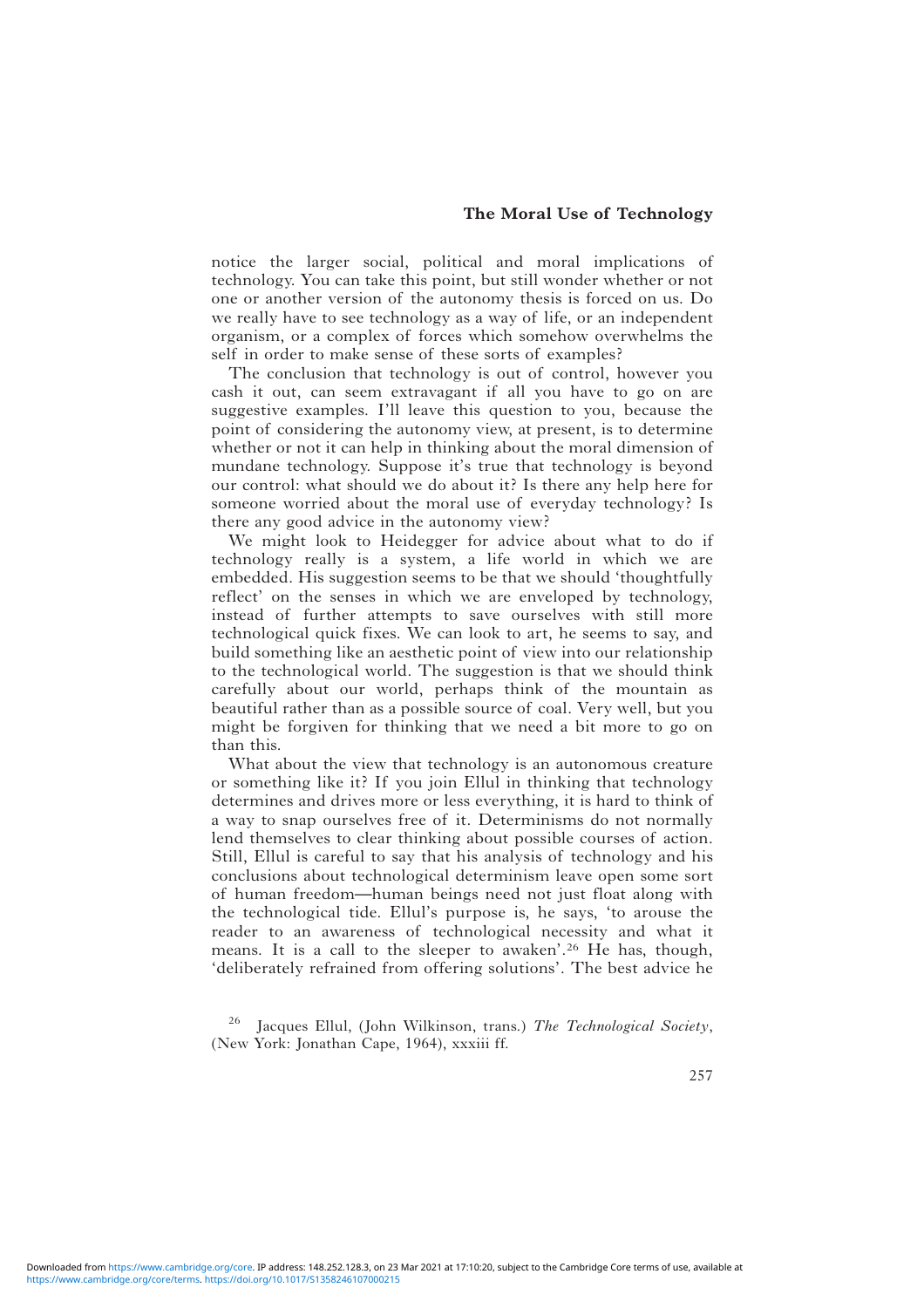has for us is that 'each of us, in his own life, must seek ways of resisting and transcending technological determinants'. Again, not much help.

Think again about the third version of the autonomy thesis, the claim that human agency is somehow swamped by technological complexity. There are some calls in this connection for a simple reduction of complexity, of insisting on small-scale technological solutions to problems, the so-called 'appropriate technology movement.' The trouble with this and other suggestions for a reduction in complexity is that we have no idea where to begin. Technology is already in place, and the complexity of technological systems is such that we have no real idea what scaling back or simplifying particular parts of the whole will do. Winner is alive to this worry, and suggests that we adopt Luddism as epistemology.

After offering a few general rules for the future implementation of technology, Winner suggests that we dismantle some technological systems, not as a solution to the troubles associated with the autonomy of technology, but as a method of inquiry. 'Prominent structures of apparatus, technique and organization would be, temporarily at least, disconnected and made unworkable in order to provide the opportunity to learn what they are doing for or to mankind'27 Once we know what we are doing, or better, what technology is actually doing, we might use that knowledge to reconfigure the technological world, direct it more carefully towards more human ends. If this sort of thing is thought to be impracticable, Winner suggests that we experiment with a group of willing individuals, extract them from technological systems, and see what this tells us about the role of technology on social relationships. We might also, as a people, just choose not to repair technological systems when they happen to break down and examine the consequences.

I am not entirely sure that Winner is serious about any of this. Talking about Luddism as epistemology might be his round about way of pointing to probably the largest problem attending reflection on technological complexity: we do not really know enough about the effects of technology to make reasonable suggestions for improving the situation. If Winner is serious, then there is nothing here which counts as advice. We can only await the results of the experiments, and we might be waiting for some time.

So much for the autonomy view. We have reflected on versions of the autonomy thesis, considered the examples which go along with

<sup>27</sup> Winner, *Autonomous Technology*.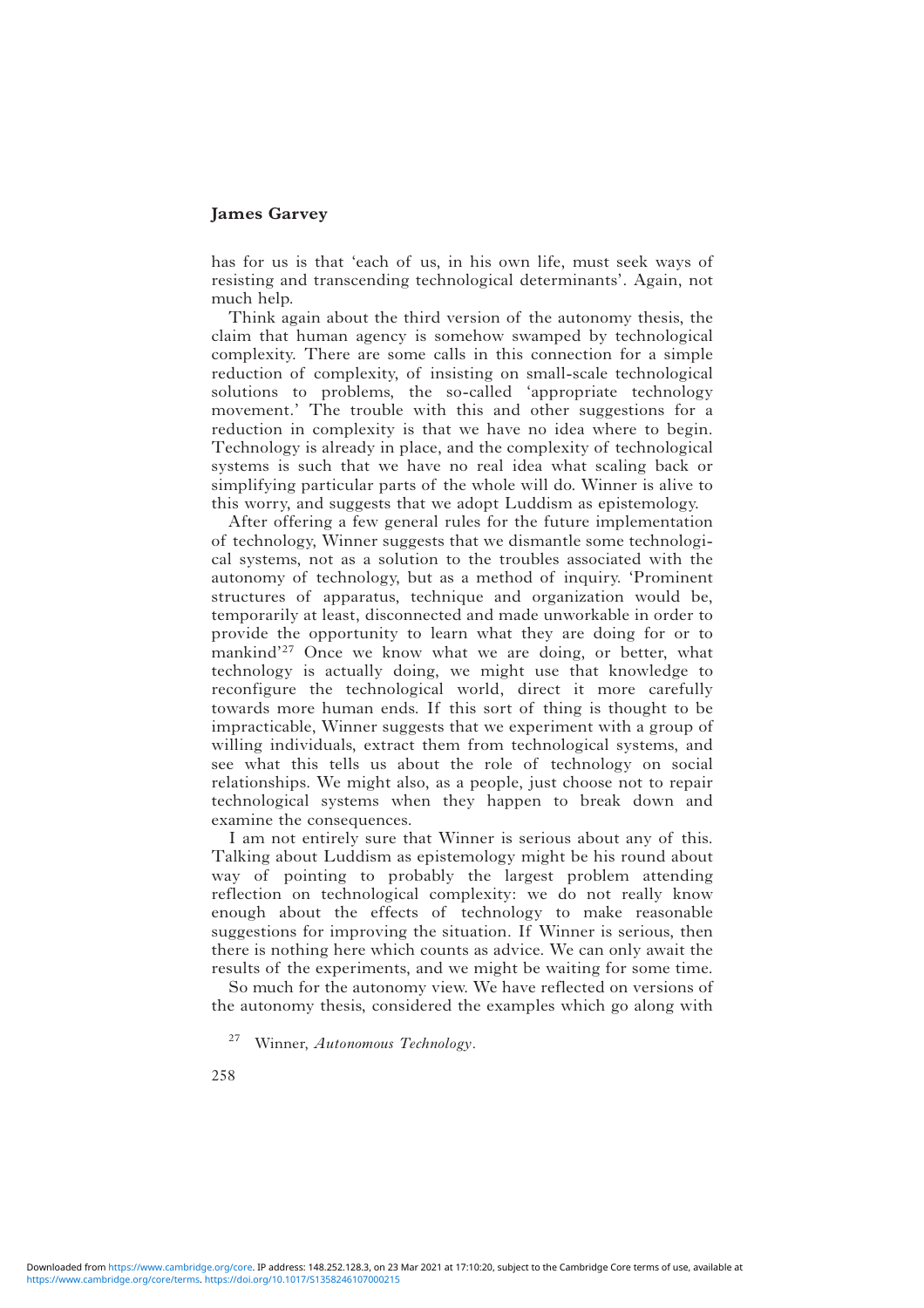the recommendation that technology should be viewed as a system out of control, and looked for help with our question about mundane technology. In the end, even if you do go along with the autonomy thesis, the view isn't much help, doesn't offer much in the way of advice.

#### **3. A Concluding Suggestion**

Philosophers who take up questions associated with exciting technology usually have something to say about how it is best used, and typically there is a call for limiting its use or at least deferring the question of its use until wisdom catches up with science. You might think that demanding advice from the neutrality view and the autonomy view is misplaced, but if we get recommendations from nearby theorists, why not hope for a little practical help with regard to mundane technology? Can we tease anything out of our considerations of both views?

If, despite the dubious arguments, you go in for some version of the neutrality thesis, you end up with just one thing to think about: the ends towards which technology is directed. If you are persuaded that there is more to it than this, you might begin to go further by reflecting on the risks involved in using technology, engage in a bit of cost-benefit analysis. Technology generally, Grant for example notices, brings with it the risk of temporary unemployment, the depletion of resources, climate change and other unpleasant effects. A part of the autonomy theorists' objection to even this short step beyond simple neutrality is that reflection on just the ends in view and the risks is not enough. More consequences than just the intended ends are brought about by technological use, and the concept of risk is not meaty enough to capture those consequences. Thinking about risks also implies that we are in control of the situation, but of course the autonomy theorist denies this.28 Must we be dragged off to the view that technology is autonomous if we want to think clearly about those extra consequences?

If you go in for some version of the autonomy thesis, you find no serious advice at all. The wide-angled view might capture the large scale social, political and moral implications of technology, but it takes the human perspective right out of our thinking. The

<sup>28</sup> Langdon Winner, *The Whale and the Reactor*, Chapter 8.